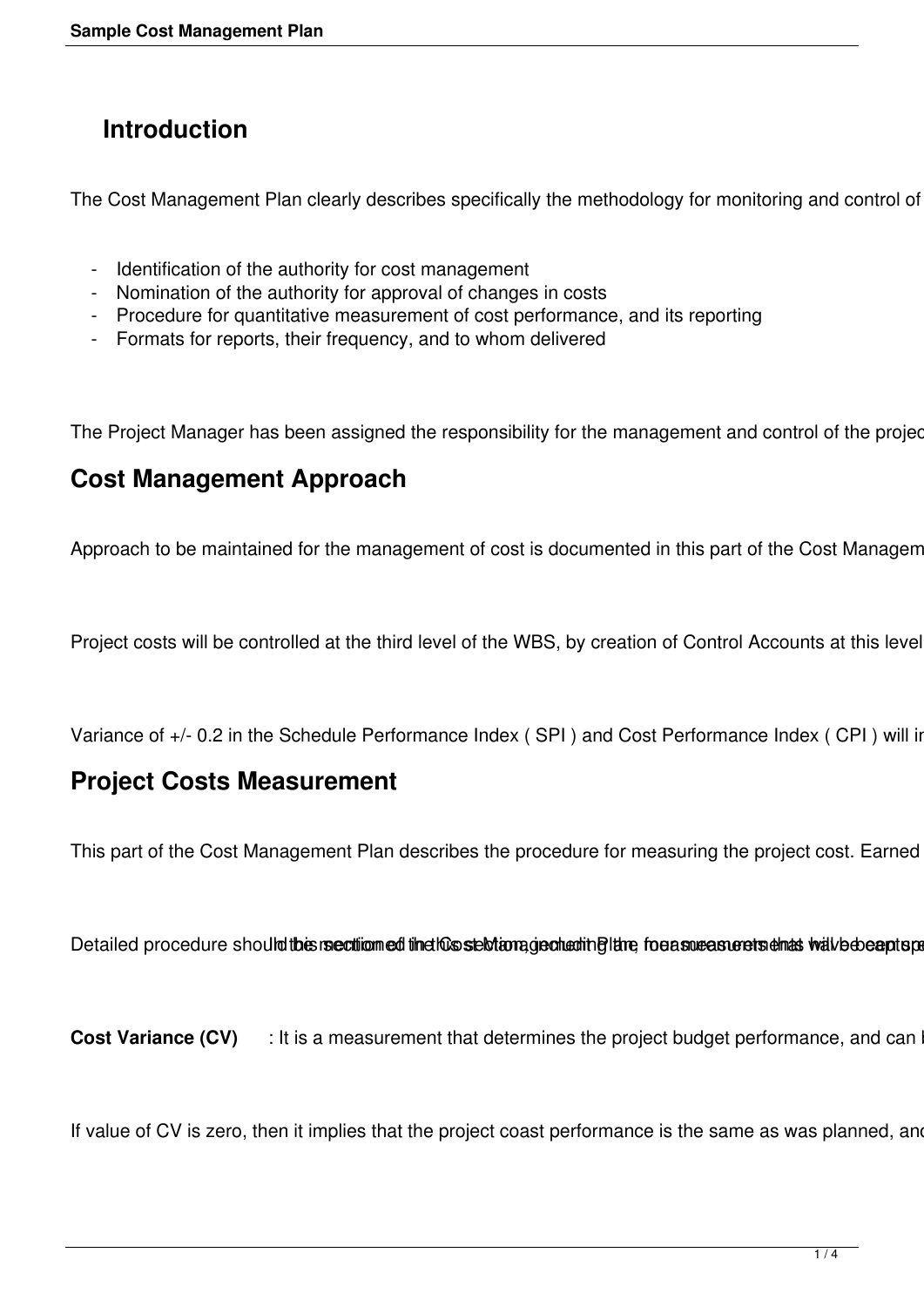**Cost Performance IndexP(I contract)** (and it measures the value of the contract point of the contract point of

Schedule Variance (SV) It is a measurement that indicates the project schedule performance. It is calcu

Schedule PerformanceSIPtex ( ) and a control of the project progress

Project performance will be measured by the use of Earned Value Management. Following metrics conc

- Cost Variance (CV)
- Cost Performance Index ( CPI )
- Schedule Variance (SV)
- Schedule Performance Index ( SPI )

If the variance of Cost Performance Index ( CPI ) or Schedule Performance Index ( SPI ) is between 0.2

**Performance Measurement** 

**Yellow** 

**Red** 

Cost Performance Index ( CPI )

Between 0.8 and 0.9 or Between 1.2 and 1.3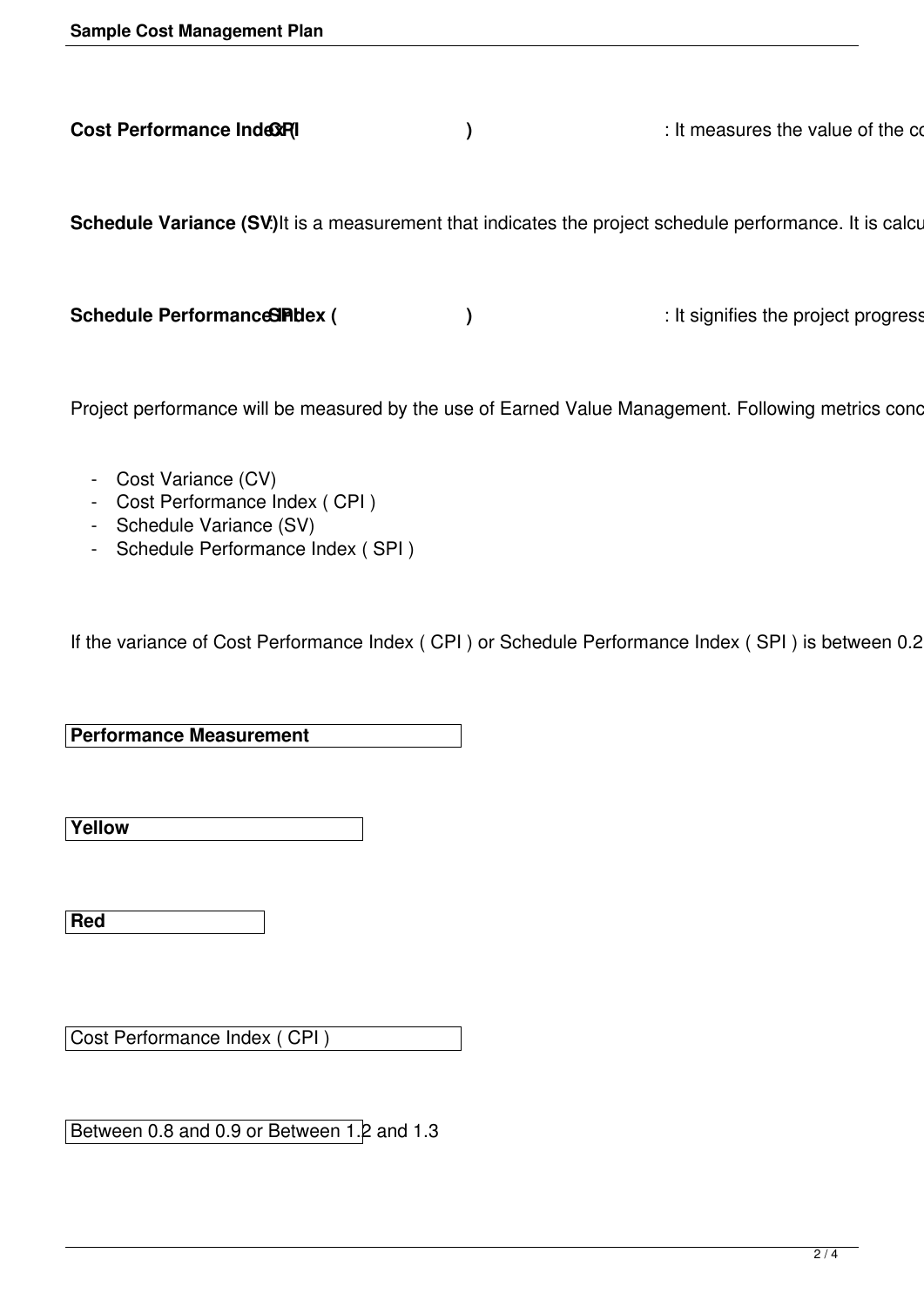Less than 0.8 or Greater than 1.3

Schedule Performance Index (SPI)

Between 0.8 and 0.9 or Between 1.2 and 1.3

Less than 0.8 or Greater than 1.3

## **Format for Reporting**

Reports regarding the project cost performance will be included in the project monthly status reports. The Project Monthly Status Report will comprise a part called "Cost Performance Management". This portion will include the Earned Value Metrics, which were established in the previous part. All cost variances, which exceed the limits defined, will be communicated to all concerned, including any remedial actions planned. Change Requests which are necessitated due to project cost overruns, will be tracked in this report.

### **Cost Variance Response Process**

This section of the Cost Management Plan defines the control thresholds for the project and what actions will be taken if the project triggers a control threshold. As a part of the response process the Project Manager typically presents options for corrective action to the Project Sponsor who will then approve an appropriate action in order to bring the project back on budget. The Project Manager may propose to increase the budget for the project, reduce scope or quality, or some other corrective action.

The thresholds for the financial control of this project are a SPI less than 0.8, and CPI of less than 0.9. If the project attains any one of the threshold, a corrective action will be necessary. Project Manager will analyze and recommend options to the Project Sponsor for remedial